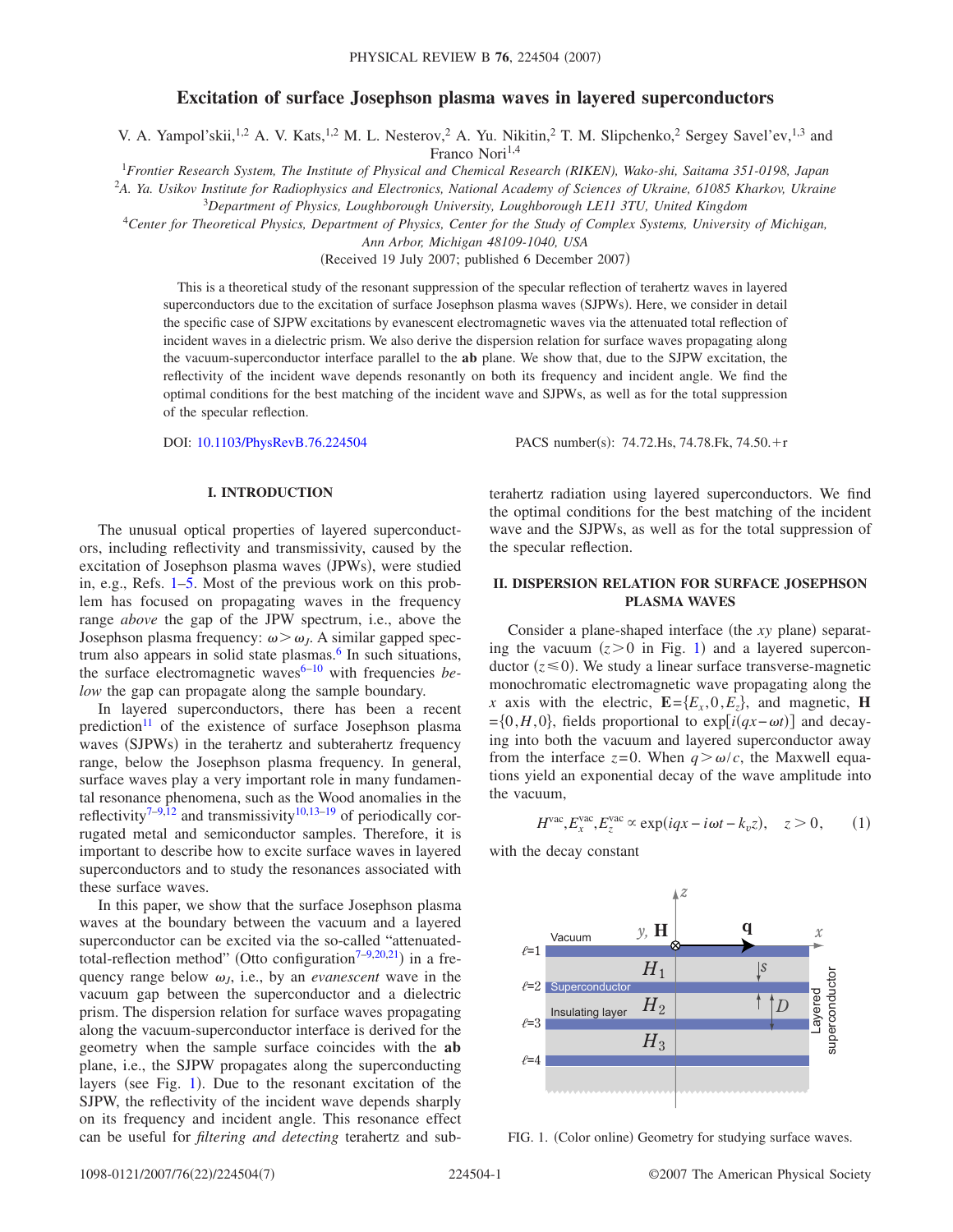$$
k_v = \sqrt{q^2 - \frac{\omega^2}{c^2}} > 0.
$$

<span id="page-1-7"></span>Moreover, the Maxwell equations provide the ratio of amplitudes for the tangential electric and magnetic fields at the interface  $z = +0$  (i.e., right above the sample surface):

$$
\frac{E_x^{\text{vac}}}{H^{\text{vac}}} = \frac{ic}{\omega} k_v = \frac{ic}{\omega} \sqrt{q^2 - \frac{\omega^2}{c^2}}.
$$
 (2)

The spectrum of the SJPWs depends on the relative orientation of the crystallographic axes and the sample surface. Below, we consider the case when the crystallographic **ab** plane coincides with the *xy* plane and the **c** axis is along the *z* axis. Superconducting layers are numbered by the integer *l*  $=1,2,3,...$ , as shown in Fig. [1.](#page-0-0) The thickness *s* of the superconducting layers is small compared with the spatial period *D*.

The electromagnetic field inside the layered superconductor,  $z < 0$ , is defined by the distribution of the gaugeinvariant phase difference  $\varphi_l(x,t)$  of the order parameter between the *l*th and  $(l+1)$ th layers. As is known,<sup>4,[22](#page-6-13)[–28](#page-6-14)</sup> the phase difference  $\varphi_l(x,t)$  is described by a set of coupled sine-Gordon equations,

<span id="page-1-0"></span>
$$
\left(1 - \frac{\lambda_{ab}^2}{D^2} \partial_l^2\right) \left(\frac{\partial^2 \varphi_l}{\partial t^2} + \omega_r \frac{\partial \varphi_l}{\partial t} + \omega_j^2 \sin \varphi_l\right) - \lambda_c^2 \omega_j^2 \frac{\partial^2 \varphi_l}{\partial x^2} = 0.
$$
\n(3)

Here,  $\lambda_{ab}$  and  $\lambda_c = c/\omega_J \sqrt{\varepsilon_s}$  are the London penetration depths across and along the layers, respectively, the operator  $\partial_l^2$  is defined by  $\partial_l^2 f_l = f_{l+1} + f_{l-1} - 2f_l$ ,

$$
\omega_r = \frac{4\pi\sigma_c}{\varepsilon_s}
$$

is the relaxation frequency,  $\sigma_c$  is the quasiparticle conductivity across the layers, and

$$
\omega_J = \sqrt{\frac{8\pi e D J_c}{\hbar \varepsilon_s}}
$$

is the Josephson plasma frequency. The latter is determined by the maximal Josephson current  $J_c$ , the interlayer dielectric constant  $\varepsilon_s$ , and the interlayer spacing *D*. The spatial variations in the *z* direction of fields inside the very thin superconducting layers are neglected.

<span id="page-1-1"></span>After linearization (sin  $\varphi_l \rightarrow \varphi_l$ ), the electric and magnetic field components of the wave within the superconductor can be expressed via  $\varphi_l$  as

$$
H_l^s = i\mathcal{H}_0 \frac{1 - \Omega^2 - ir\Omega}{q\lambda_c} \varphi_l, \quad \Omega = \frac{\omega}{\omega_J}, \quad r = \frac{\omega_r}{\omega_J}, \tag{4}
$$

$$
E_{x,l}^s = \mathcal{H}_0 \frac{\Omega \lambda_{ab}^2}{\lambda_c \sqrt{\varepsilon_s}} \left( \frac{1 - \Omega^2 - ir\Omega}{q\lambda_c} \right) \left( \frac{\varphi_l - \varphi_{l-1}}{D} \right),\tag{5}
$$

$$
E_{z,l}^s = i\mathcal{H}_0 \frac{\Omega}{\sqrt{\varepsilon_s}} \varphi_l, \quad \mathcal{H}_0 = \frac{\Phi_0}{2\pi D\lambda_c},\tag{6}
$$

<span id="page-1-2"></span>where  $\Phi_0 = \pi c \hbar / e$  is the magnetic flux quantum.

The dimensionless damping  $r = 4\pi\sigma_c\lambda_c/c$  is controlled by the sample temperature *T*,  $r \sim \exp(-\Delta/T)$  ( $\Delta$  is the modulus of the order parameter), and can be reduced to negligibly small values,  $r \ll 1$ . As was shown in Refs. [29](#page-6-15) and [30,](#page-6-16) the intralayer quasiparticle conductivity,  $\sigma_{ab}$ , should also be included when  $\omega$  is far enough from the Josephson plasma frequency. The contribution of the in-plane conductivity to the dissipation can be easily incorporated in our analysis. However, for the frequency range considered here (close to  $\omega_j$ ,  $|1-\Omega|$  ≤ 1), this contribution is strongly suppressed and can be safely omitted because the relative value of the term with  $\sigma_{ab}$  is

$$
|1 - \Omega| \frac{\sigma_{ab}}{\sigma_c} \left(\frac{\lambda_{ab}}{\lambda_c}\right)^2 \sim |1 - \Omega| \ll 1.
$$

Here, we use the standard values  $\sigma_{ab}/\sigma_c = 10^5$ ,  $\lambda_c/\lambda_{ab} = 200$ , for Bi-2212 compounds.

The linearized version of the coupled sine-Gordon equations  $(3)$  $(3)$  $(3)$ , together with Eqs.  $(4)$  $(4)$  $(4)$ – $(6)$  $(6)$  $(6)$ , has a solution of the form

$$
\varphi_l, H_l^s, E_{x,l}^s, E_{z,l}^s \propto \exp(iqx - i\omega t - k_s lD) \tag{7}
$$

<span id="page-1-3"></span>inside a layered superconductor and give the relation between the decay constant  $k_s$  ( $Re(k_s) > 0$ ), wave number *q*, and dimensionless frequency  $\Omega$ ,

$$
\sinh^2\left(\frac{k_s D}{2}\right) = \frac{D^2}{4\lambda_{ab}^2} \left(1 + \frac{q^2 \lambda_c^2}{1 - \Omega^2 - ir\Omega}\right). \tag{8}
$$

The dispersion relation,  $q(\omega)$ , for the surface Josephson plasma wave can be obtained by matching the in-plane fields *H* and  $E<sub>x</sub>$  at the vacuum-superconductor interface. Thus, in order to find the spectrum of the surface JPW, we should derive the ratio  $E_x^s / H^s$  at  $z=0$  and use the impedance matching,  $E_x^{\text{vac}} / H^{\text{vac}} = E_x^{\hat{s}} / H^s$ .

The difference between the magnetic field  $H^{s}(z=0)$  at the sample surface and its value  $H_1^s$  between the first and second superconducting layers is defined by the *x* component of the supercurrent density  $J_x(l=1)$ . In the London approximation, the value of  $J_r$  is proportional to the *x* component of the vector potential,  $A_x(l=1)$ , and, therefore, to the electric field  $E_{x,1}^s$ . As a result, we obtain the relation

$$
\frac{H^s(z=0) - H_1^s}{D} \approx \frac{A_x(l=1)}{\lambda_{ab}^2} \approx \frac{-ic}{\lambda_{ab}^2 \omega} E_{x,1}^s.
$$
 (9)

<span id="page-1-5"></span><span id="page-1-4"></span>Moreover, for  $l=1$ , Eq. ([7](#page-1-3)) implies that

$$
H^{s}(z=0) - H^{s}_{1} = H^{s}(z=0)[1 - \exp(-k_{s}D)].
$$
 (10)

<span id="page-1-6"></span>Using Eqs.  $(9)$  $(9)$  $(9)$  and  $(10)$  $(10)$  $(10)$ , we obtain the ratio between the electric and magnetic fields at *z*=−0 i.e., right below the sample surface),

$$
\frac{E_x^s(z=0)}{H^s(z=0)} = i \frac{\Omega \lambda_{ab}^2 \omega_j}{cD} [1 - \exp(-k_s D)]
$$

$$
= 2ib \Omega Z \left( \sqrt{1 + \frac{1}{Z}} - 1 \right), \tag{11}
$$

with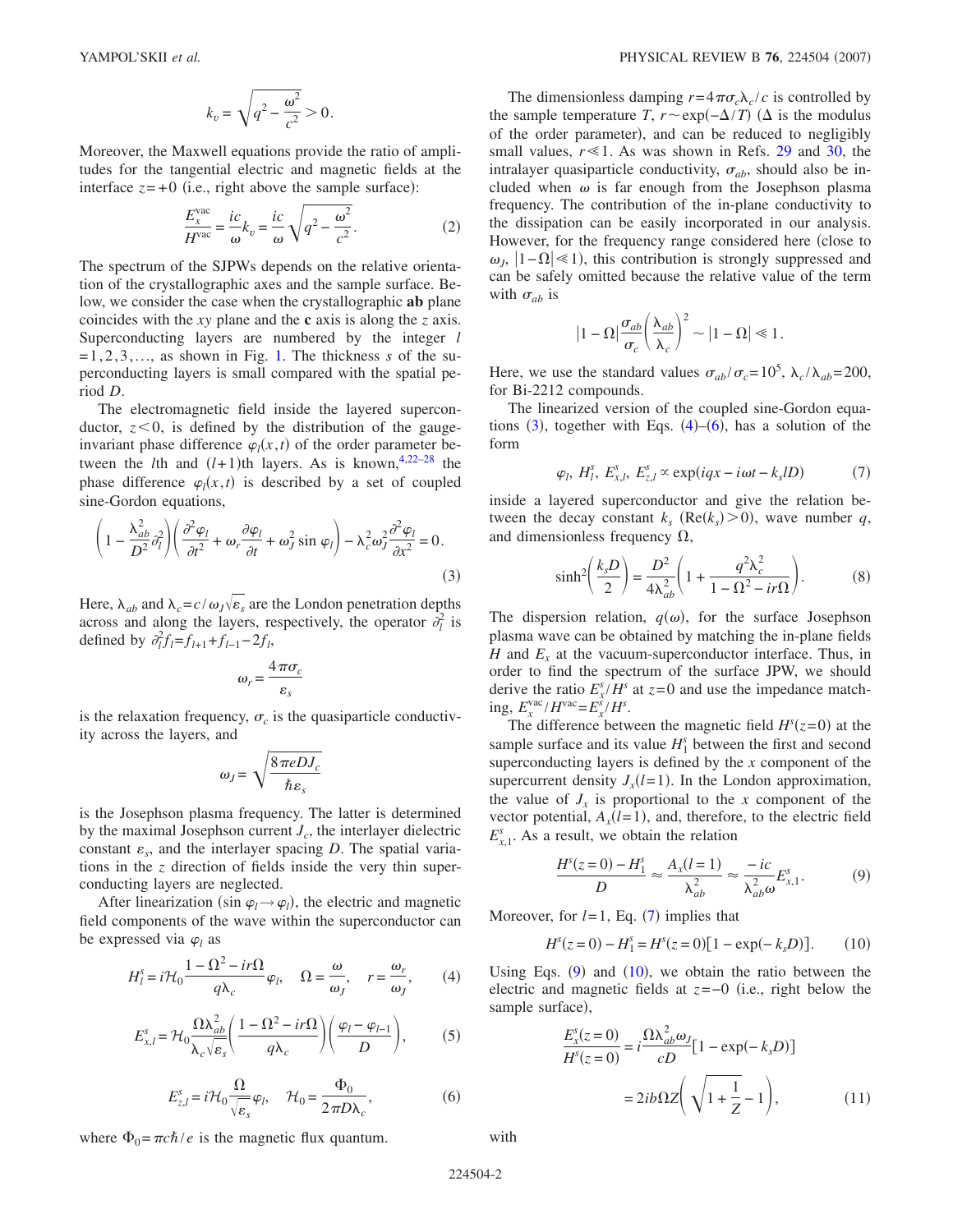<span id="page-2-2"></span>
$$
b = \frac{\lambda_{ab}^2 \omega_J}{cD}, \quad Z = \Gamma^2 \left[ 1 + \frac{\kappa^2}{\varepsilon_s (1 - \Omega^2 - ir\Omega)} \right],
$$

$$
\Gamma = \frac{D}{2\lambda_{ab}}, \quad \kappa = \frac{cq}{\omega_J}.
$$
(12)

<span id="page-2-0"></span>Matching the impedances in Eqs.  $(11)$  $(11)$  $(11)$  and  $(2)$  $(2)$  $(2)$ , we obtain the *dispersion relation* for the surface Josephson plasma waves,

$$
\sqrt{\kappa^2 - \Omega^2} = 2b\Omega^2 Z \left( \sqrt{1 + \frac{1}{Z}} - 1 \right). \tag{13}
$$

For  $Bi_2Sr_2CaCu_2O_{8+\delta}$  superconductors, one can use the following values of the parameters:  $b \approx 0.7$ ,  $\omega_J / 2\pi = 1$  THz, *D*  $=$  20 Å, and  $\lambda_{ab} = 2000$  Å.

For simplicity, below we consider surface waves in the continuum limit  $(lD \rightarrow -z)$ , when the damping length  $k_s^{-1}$  in the superconductor is large compared with the interlayer spacing *D*:

$$
k_s D \ll 1. \tag{14}
$$

Under such a condition, the value of  $Z$  in Eq.  $(13)$  $(13)$  $(13)$  is small. So, in the *continuum limit*, the dispersion relation takes the form

$$
\kappa^2 = \Omega^2 + 4b^2 \Omega^4 \Gamma^2 \left( 1 + \frac{\kappa^2}{\varepsilon_s (1 - \Omega^2 - ir\Omega)} \right). \tag{15}
$$

## **III. EXCITATION OF SURFACE JOSEPHSON PLASMA WAVES: RESONANT ELECTROMAGNETIC ABSORPTION**

Here, we describe how to excite a surface Josephson plasma wave by a wave incident from a dielectric prism onto a superconductor separated from the prism by a thin vacuum gap (see Fig. [2](#page-2-1)). In the absence of the superconductor, the incident wave completely reflects from the bottom of the prism, if the incident angle  $\theta$  exceeds the limit angle  $\theta_t$  for total internal reflection. However, *the evanescent wave penetrates under the prism* a distance about a wavelength. The wave vector of the evanescent mode is along the bottom surface of the prism and its value is higher than  $\omega/c$ . This feature is the same as for surface waves. So, it is natural to expect the spatial-temporal matching (coincidence of both the frequencies and wave vectors) of the evanescent mode and the surface Josephson plasma wave for a certain incident angle. When the resonant excitation of SJPWs by the incident wave occurs, this results in a *strong suppression of the reflected wave*. This is the well known attenuated-totalreflection method for *generating surface waves*. Below, we present a detailed description of this method for SJPWs propagating along the superconducting layers. The geometry is shown in Fig. [2.](#page-2-1)

We consider an electromagnetic wave with the electric,  $\mathbf{E}^{d} = \{E_x^d, 0, E_z^d\}$ , and magnetic,  $\mathbf{H}^{d} = \{0, H^d, 0\}$ , fields incident from the dielectric prism. The prism has permittivity  $\varepsilon$  and is separated from the layered superconductor by a vacuum in-

<span id="page-2-1"></span>

FIG. 2. (Color online) Geometry considered here (Otto configuration): a dielectric prism is separated from a layered superconductor by a vacuum gap of thickness *h*. An electromagnetic wave with incident angle  $\theta > \theta_t$  can excite SJPWs that satisfy the following resonant condition:  $\omega \sin \theta / c = q$ . Here **k**<sup>*i*</sup> and **k**<sup>*r*</sup> are the wave vectors of the incident and reflected waves associated with the magnetic field amplitudes **H***<sup>i</sup>* and **H***<sup>r</sup>* . The resonant excitation of SJPWs by the incident wave produces a strong suppression of the reflected wave. This method for producing surface waves is known as the "attenuated-total-reflection" method.

terlayer of thickness  $h$ . The wave frequency  $\omega$  is assumed to be below the Josephson plasma frequency  $\omega_j$ .

The magnetic field  $H^d$  in the dielectric prism can be represented as a sum of incident and reflected waves with amplitudes  $H^i$  and  $H^r$ , respectively,

$$
Hd = Hi exp[iqx - ikd(z - h)] + Hr exp[iqx + ikd(z - h)].
$$
\n(16)

Here and below, we omit the time-dependent multiplier,  $exp(-i\omega t)$ . The plane  $z=0$  corresponds to the vacuumsuperconductor boundary. The tangential  $q$  and normal  $k_d$ components of the wave vector, for waves in the prism, are defined by

$$
q = k\sqrt{\varepsilon} \sin \theta, \quad k_d = \sqrt{k^2 \varepsilon - q^2} = k\sqrt{\varepsilon} \cos \theta, \quad (17)
$$

with  $k = \omega/c$ . The condition of total internal reflection of the wave in the dielectric prism is supposed to be fulfilled, i.e.,

$$
\sin^2 \theta > \frac{1}{\varepsilon}.\tag{18}
$$

The magnetic field,

$$
Hvac = Hi[h+ exp(iqx + kvz) + h- exp(iqx - kvz)], (19)
$$

of the evanescent mode in the vacuum gap is generated by the wave from the dielectric. Here,  $h^+$  ( $h^-$ ) are the dimensionless amplitudes of the evanescent waves that exponen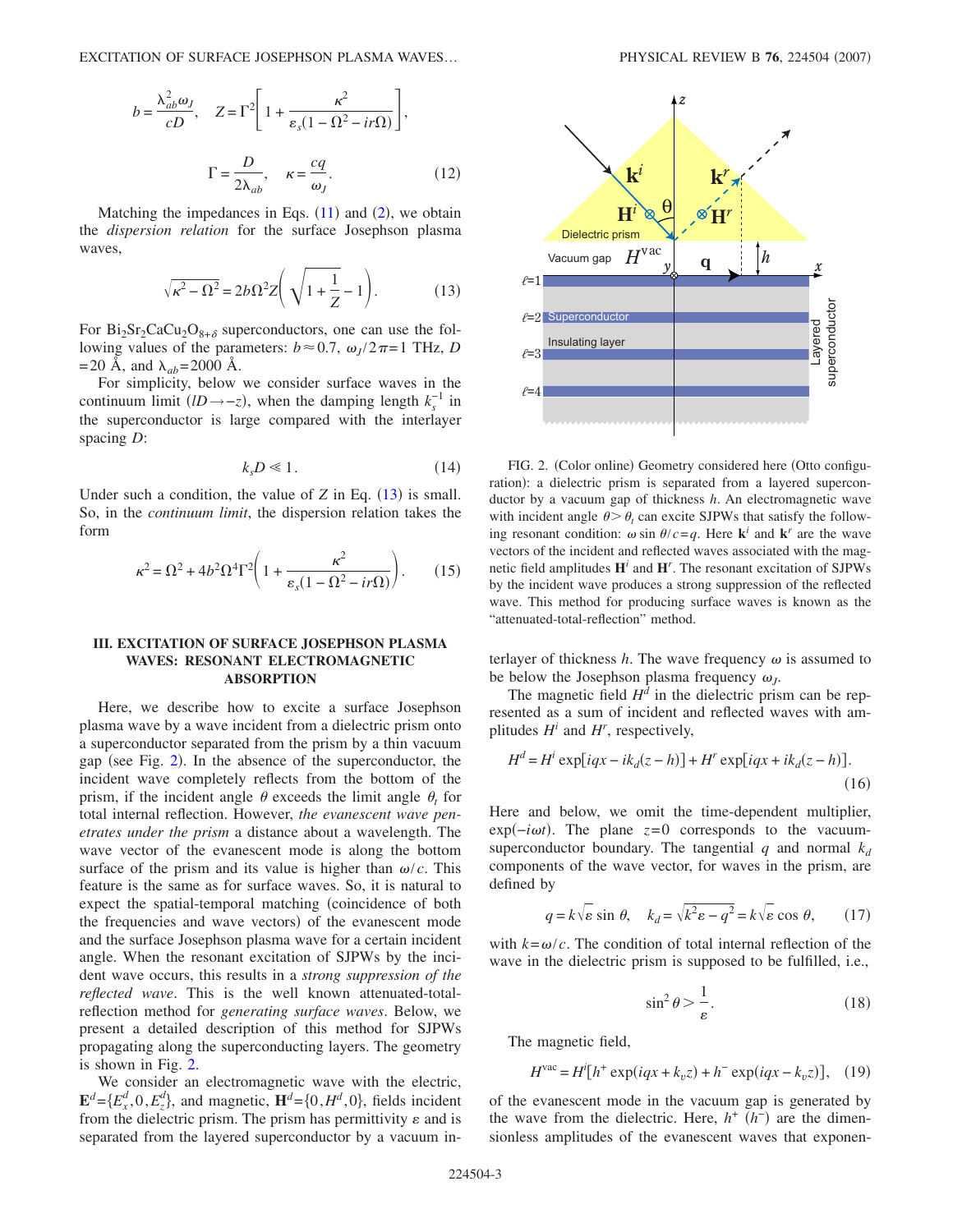<span id="page-3-9"></span>tially increase (decrease) with the spatial increment rate,

$$
k_v = \sqrt{q^2 - k^2} = k\sqrt{\varepsilon \sin^2 \theta - 1}.
$$
 (20)

Using Maxwell's equations, one can express the *x* components,  $E_x^d$  and  $E_x^{\text{vac}}$ , of the electric field in the dielectric prism and in the vacuum gap via the magnetic field amplitudes,

$$
E_x^d = \frac{k_d}{k\varepsilon} H^i \{ h^r \exp[iqx + ik_d(z - h)]
$$
  

$$
- \exp[iqx - ik_d(z - h)] \}, \quad h^r = H^r / H^i,
$$
  

$$
E_x^{\text{vac}} = -i\frac{k_v}{k} H^i [h^+ \exp(iqx + k_v z) - h^- \exp(iqx - k_v z)].
$$
  
(21)

In the layered superconductor, the electromagnetic field is described by Eqs.  $(7)-(11)$  $(7)-(11)$  $(7)-(11)$  $(7)-(11)$  $(7)-(11)$ .

Using the conditions of continuity of the tangential components of the electric and magnetic fields at the dielectricvacuum and vacuum-layered superconductor interfaces, one obtains a set of four linear algebraic equations for four unknown wave amplitudes,  $h^r$ ,  $h^+$ ,  $h^-$ , and  $H^s$ . Solving this set gives the *reflection coefficient*

$$
R = h' = \frac{R_F(k_v/k - a) + (k_v/k + a)C(h, \theta)}{(k_v/k - a) + (k_v/k + a)R_F C(h, \theta)},
$$
(22)

<span id="page-3-4"></span><span id="page-3-0"></span>of the wave from the bottom of the prism. Here,

$$
R_F = \frac{k_d - ik_v \varepsilon}{k_d + ik_v \varepsilon} \equiv \exp(-i\psi)
$$
 (23)

is the *Fresnel reflection coefficient* and

$$
C(h, \theta) = \exp(-2k_v h) \tag{24}
$$

<span id="page-3-1"></span>is the parameter that provides the *coupling* between waves in the dielectric prism and the layered superconductor. Also,

$$
a \equiv a(\Omega, \theta) = 2b\Omega Z \left( \sqrt{1 + \frac{1}{Z}} - 1 \right) \tag{25}
$$

is the *effective surface impedance* of the superconductor see Eq.  $(11)$  $(11)$  $(11)$ ]. Below, we assume the coupling parameter  $C$  to be small. However, even when  $C \ll 1$ , the coupling of the waves in the dielectric prism and superconductor plays a very important role in the excitation of SJPWs and anomalies in the reflection properties (Wood's anomalies). First, the dispersion relation of the surface Josephson plasma waves is modified, involving the radiation leakage through the dielectric prism. The new spectrum of the SJPWs is defined by the denominator in Eq.  $(22)$  $(22)$  $(22)$ . Actually, the region where the coupling  $C \ll 1$  (when the radiation leakage of the excited SJPW through the prism does not dominate) corresponds to the strongest excitation of the surface waves by the incident waves. Furthermore, the coupling results in breaking the total internal reflection of the electromagnetic waves from the dielectric-vacuum interface. Due to this coupling, the reflection coefficient *R* in Eq. ([22](#page-3-0)) differs from the Fresnel one  $R_F$ , its modulus becoming less than unity. Moreover, as we show below, the reflection of waves with any frequency  $\omega < \omega_j$  can

be completely suppressed, for the specific incident angle  $\theta$ and depth *h* of the vacuum gap. This provides a way to control and filter the terahertz radiation.

<span id="page-3-2"></span>To study the phenomenon of attenuated total reflection, we consider the case which is most suitable for observations, when the following inequalities are satisfied:

$$
\frac{b^2 \Gamma^2 \varepsilon \sin^2 \theta}{\varepsilon_s} \ll 1 - \Omega^2 \ll \frac{\varepsilon \sin^2 \theta}{\varepsilon_s}.
$$
 (26)

Here, the left inequality corresponds to the continuum limit for the field distribution in the *z* direction, whereas the right one allows neglecting unity in the square brackets in Eq.  $(12)$  $(12)$  $(12)$ . Also, we assume the dissipation parameter *r* in Eq.  $(12)$ to be small compared with  $1 - \Omega^2$ ,

$$
r \ll 1 - \Omega^2. \tag{27}
$$

<span id="page-3-3"></span>For this frequency region, the complex parameter  $a(\Omega, \theta)$ , Eq.  $(25)$  $(25)$  $(25)$ , can be presented as

<span id="page-3-5"></span>
$$
a(\Omega, \theta) \equiv a' + ia'' = 2b\Gamma \sqrt{\frac{\varepsilon \sin \theta}{\varepsilon_s (1 - \Omega^2)}} \left( 1 + \frac{ir}{2(1 - \Omega^2)} \right).
$$
\n(28)

When the inequalities in Eqs.  $(26)$  $(26)$  $(26)$  and  $(27)$  $(27)$  $(27)$  are satisfied, the expression for the reflectivity coefficient *R* can be significantly simplified. First, the phase  $\psi$  of the Fresnel reflectivity coefficient  $R_F$ , Eq. ([23](#page-3-4)), is small. In the vicinity of the SJPW spectrum, at  $k_n/k \approx a'$ ,

$$
\psi \simeq \frac{4b\Gamma\varepsilon}{\sqrt{\varepsilon_s(\varepsilon - 1)(1 - \Omega^2)}} \ll 1. \tag{29}
$$

Second, the main changes of the reflectivity coefficient *R* in Eq. ([22](#page-3-0)) occur in the region of the incident angles  $\theta$  close to the limit angle  $\theta_t$  for total internal reflection,

$$
\vartheta \equiv \theta - \theta_t \ll 1, \quad \sin^2 \theta_t = \frac{1}{\varepsilon}.
$$
 (30)

Third, the parameter  $a'$  in Eq.  $(28)$  $(28)$  $(28)$  is almost independent of the angle  $\vartheta$  in the essential region where  $\vartheta$  changes, whereas it depends very strongly on the frequency detuning  $(1 - \Omega)$ . Using the properties mentioned above, the reflection coefficient *R* can be rewritten in the form

$$
R = \frac{X(\Omega, \vartheta) - iB(\Omega)[C_{\text{opt}}(\Omega) - C(h, \vartheta)]}{X(\Omega, \vartheta) - iB(\Omega)[C_{\text{opt}}(\Omega) + C(h, \vartheta)]},
$$
(31)

<span id="page-3-7"></span><span id="page-3-6"></span>with

$$
X(\Omega, \vartheta) \simeq \sqrt{2}(\varepsilon - 1)^{1/4} \sqrt{\vartheta} - \frac{2b\Gamma}{\sqrt{\varepsilon_s (1 - \Omega^2)}},\qquad(32)
$$

$$
B(\Omega) \simeq \frac{16b^2 \Gamma^2 \varepsilon}{\varepsilon_s \sqrt{\varepsilon - 1} (1 - \Omega^2)},
$$
\n(33)

$$
C_{\rm opt}(\Omega) \simeq \frac{r\sqrt{\varepsilon - 1}\sqrt{\varepsilon_s}}{16b\Gamma\varepsilon\sqrt{1 - \Omega^2}}.\tag{34}
$$

<span id="page-3-8"></span>Equations  $(31)$  $(31)$  $(31)$  and  $(32)$  $(32)$  $(32)$  show that the modulus of the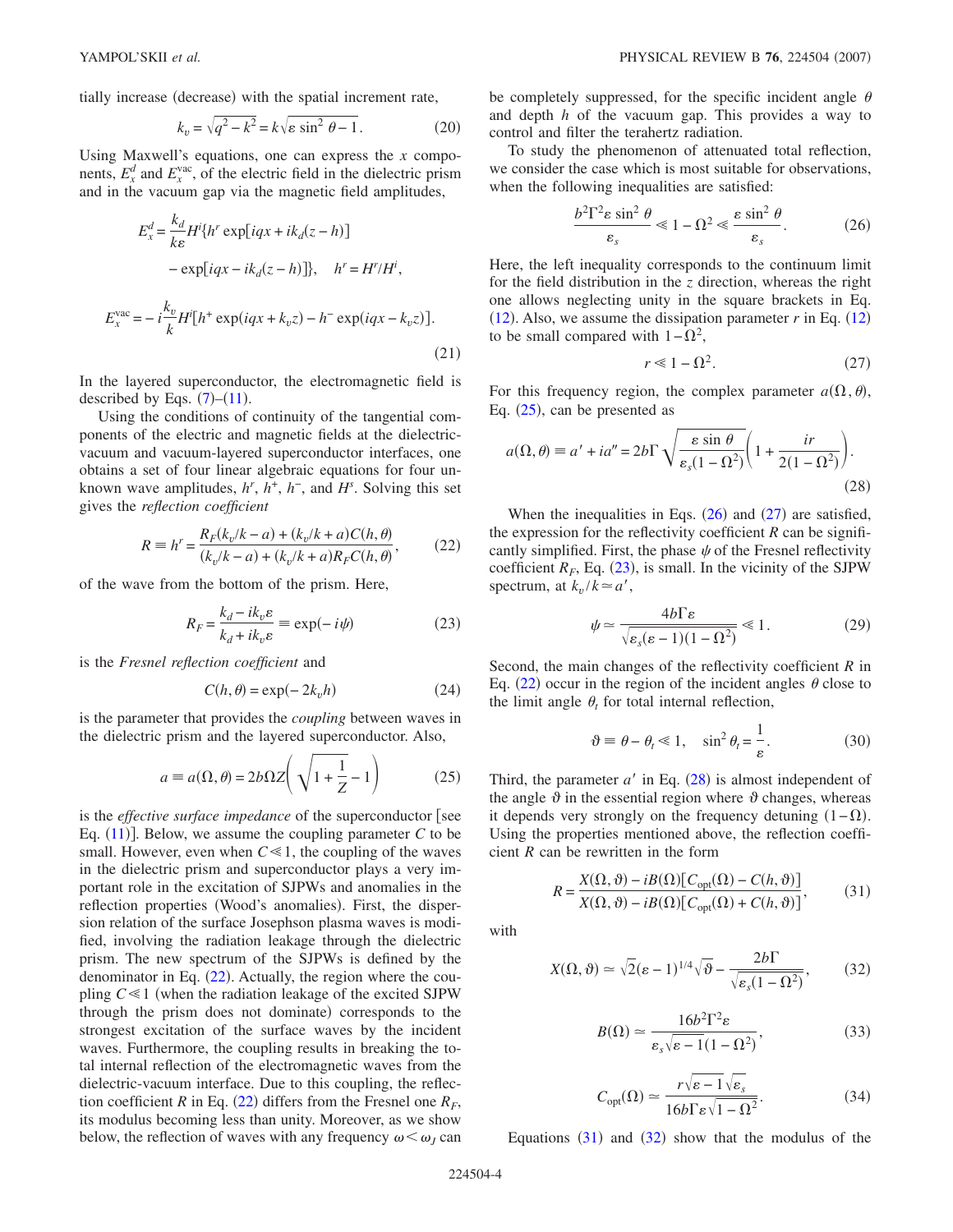<span id="page-4-0"></span>reflectivity  $R(\theta)$  has a *sharp resonance minimum* at

$$
\vartheta = \vartheta_{\rm res} \simeq \frac{2b^2\Gamma^2}{\varepsilon_s\sqrt{\varepsilon - 1}(1 - \Omega^2)}.
$$
 (35)

The minimum value of *R* is

$$
|R|_{\min} \simeq \frac{|C_{\text{opt}}(\Omega) - C(h, \vartheta_{\text{res}})|}{C_{\text{opt}}(\Omega) + C(h, \vartheta_{\text{res}})}.
$$
 (36)

It is clearly seen that this value depends strongly on the frequency detuning  $(1 - \Omega)$ , dissipation parameter *r*, and the coupling between the waves in the dielectric prism and the layered superconductor, i.e., on the thickness *h* of the vacuum gap. This offers several important applications of the predicted anomaly of the reflectivity in the terahertz range. For instance, if the coupling parameter  $C(h, \vartheta_{\text{res}})$  is equal to the optimal value  $C_{opt}$ , i.e., the thickness *h* takes on the optimal value,

$$
h_{\rm opt} = \frac{c}{\omega} \frac{\sqrt{\varepsilon_s (1 - \Omega^2)}}{4b\Gamma} \ln \left( \frac{16b\Gamma \varepsilon \sqrt{1 - \Omega^2}}{r\sqrt{\varepsilon_s (\varepsilon - 1)}} \right),\tag{37}
$$

<span id="page-4-1"></span>the reflection coefficient *R* at  $\vartheta = \vartheta_{\text{res}}$  vanishes. This means that a complete suppression of the reflectivity can be achieved by an appropriate choice of the parameters, due to the resonant excitation of the surface Josephson plasma waves.

We emphasize that Eqs.  $(35)$  $(35)$  $(35)$  and  $(37)$  $(37)$  $(37)$  describe the conditions for the *best matching* of the incident wave and SJPWs. Under such conditions, the amplitude  $H_{\text{max}}^s$  of the excited surface wave is much higher than the amplitude  $H^i$  of the incident wave:

$$
\frac{|H_{\text{max}}^s|}{H^i} \sim \left(\frac{1-\Omega^2}{r}\right)^{1/2} \left(\frac{(1-\Omega^2)\varepsilon_s}{b^2\Gamma^2\varepsilon}\right)^{1/4} \gg 1. \tag{38}
$$

<span id="page-4-4"></span>Thus, we can achieve a high concentration of energy in the terahertz SJPW. This proposed experimental setup could provide an unusual terahertz *resonator* or *cavity*.

For these optimal conditions, the total energy coming to the layered superconductor from the dielectric prism is transformed into Joule heat due to the quasiparticle resistance. Thus, if the conditions for the total suppression of the reflectivity are satisfied, the energy flux (i.e., the *z* component of the Poynting vector of the incident wave) is completely absorbed. The dependence of the *absorptivity coefficient A* on the wave frequency and the incident angle is described by a resonance curve,

$$
A(\Omega, \vartheta) = 1 - |R(\Omega, \vartheta)|^2
$$
  
\n
$$
\approx \frac{4B^2(\Omega)C(h, \vartheta)C_{\text{opt}}(\Omega)}{X^2(\Omega, \vartheta) + B^2(\Omega)[C_{\text{opt}}(\Omega) + C(h, \vartheta)]^2}.
$$
 (39)

<span id="page-4-2"></span>The half-width  $\delta \vartheta$  of the resonance line is much less than  $\vartheta_{\text{res}}$ 

$$
\frac{\delta\vartheta}{\vartheta_{\rm res}} \simeq \frac{16b\Gamma\varepsilon [C_{\rm opt}(\Omega) + C(h, \vartheta_{\rm res})]}{\sqrt{\varepsilon_s(\varepsilon - 1)(1 - \Omega^2)}} \ll 1.
$$
 (40)

If the total suppression of the reflectivity occurs, Eq. ([40](#page-4-2)) can be simplified,

<span id="page-4-3"></span>

FIG. 3. (Color online) The dependence of the reflectivity coefficient  $|R|^2$  on the incident angle  $\theta$ , calculated for the parameters  $b=0.7$ ,  $\Gamma=0.005$ ,  $r=10^{-6}$ ,  $1-\Omega^2=1.2\times10^{-5}$ ,  $\varepsilon_s=20$ , and  $\varepsilon=4$ . The thickness of the vacuum gap is one wavelength,  $hk = 2\pi$ . The solid red curve presents the results of numerical calculations using Eqs.  $(22)$  $(22)$  $(22)$ - $(24)$  $(24)$  $(24)$ . The dashed black curve (that almost overlaps the red curve) describes the analytically obtained asymptotic dependence [Eqs. ([31](#page-3-6))–([34](#page-3-8))]. The vertical line at  $\vartheta = 30^{\circ}$  corresponds to the limiting angle of the total internal reflection. The blue thin solid curve presents the Fresnel reflectivity coefficient.

$$
\frac{\delta\vartheta}{\vartheta_{\rm res}} \simeq \frac{4b^2\Gamma^2r}{\varepsilon_s\sqrt{\varepsilon - 1}} \ll 1.
$$
 (41)

#### **IV. NUMERICAL CALCULATIONS**

Inequalities  $(26)$  $(26)$  $(26)$  are not necessary for the observation of the total suppression of the reflectivity and the resonant increase of the electromagnetic absorption. Departing from the strong inequalities  $(26)$  $(26)$  $(26)$ , toward the region of parameters where  $B \sim 1$ , we perform numerical calculations. Figure [3](#page-4-3) demonstrates the resonant suppression of the reflectivity for the parameter  $B(\Omega) \approx 1.9$ . Nevertheless, the asymptotic formulas in Eqs.  $(31)$  $(31)$  $(31)$  and  $(34)$  $(34)$  $(34)$  describe rather well the resonant behavior of the reflectivity *R*.

Figure [4](#page-5-0) shows the sharp decrease of the reflectivity in the  $(\theta,(1-\Omega))$  plane, due to the resonant excitation of the surface Josephson plasma waves. Obviously, the suppression of the reflectivity can be observed by changing the frequency at a given incident angle, as is demonstrated in Fig. [5.](#page-5-1)

We also numerically calculate the total magnetic field distribution (Fig.  $6$ ). The interference pattern is seen in the nonresonant case, when the amplitudes of the incident and reflected waves practically coincide. For the resonant conditions, the reflected wave is suppressed and there is no interference of waves in the far-field zone (prism region). Otherwise, the near-field "torch" structure of the SJPW is clearly seen in the vacuum gap.

#### **V. CONCLUSION**

In this paper, we have theoretically studied the excitation of surface Josephson plasma waves in layered superconduct-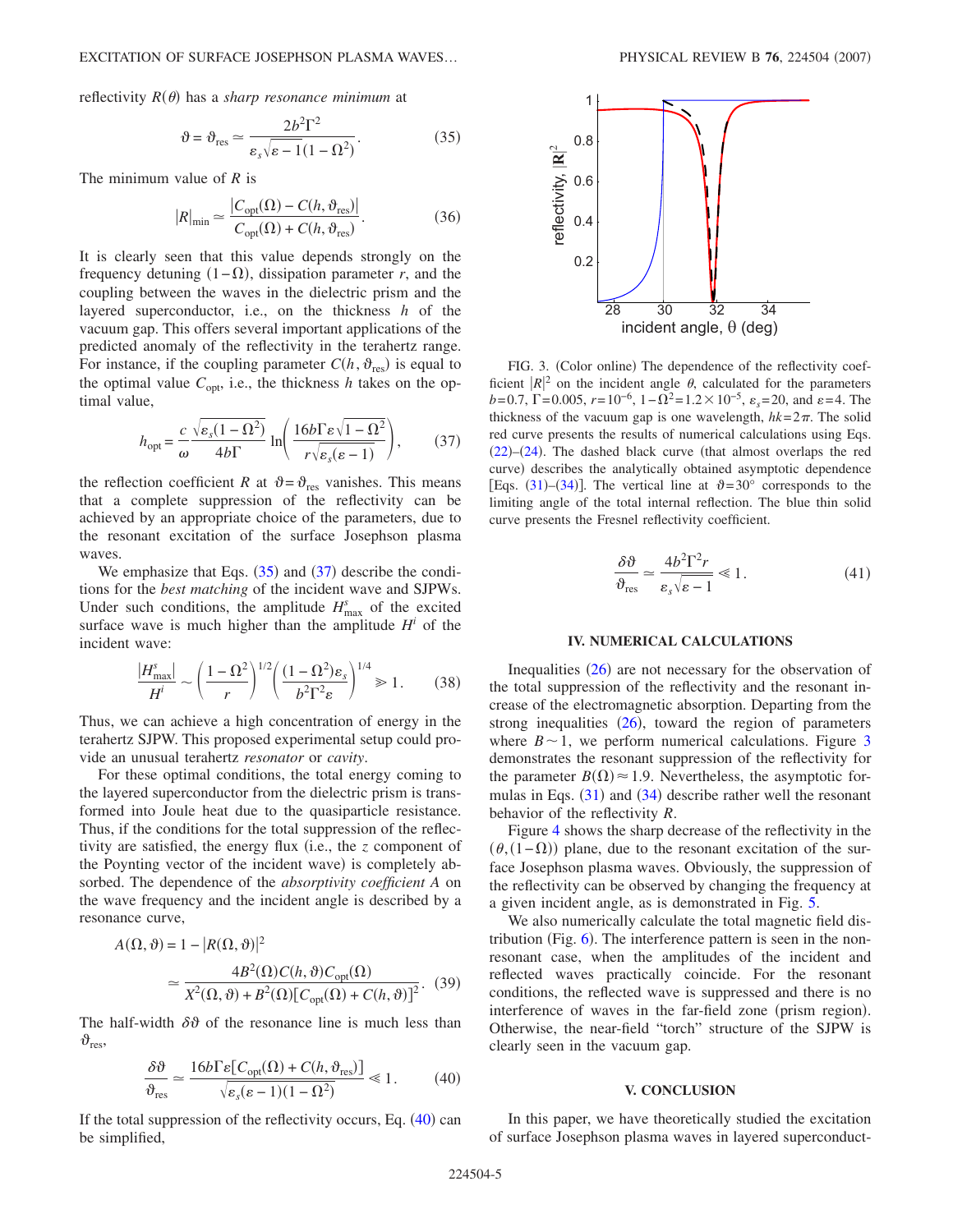<span id="page-5-0"></span>

FIG. 4. The reflectivity coefficient in the plane  $(\theta,(1-\Omega))$ shown in gray levels for the same values of the parameters as in Fig. [3.](#page-4-3) The dispersion relation of the dielectric-vacuum-layered superconductor is presented by the solid curve.

ors in the attenuated-total-reflection geometry (Fig. [2](#page-2-1)). It is shown that the reflection coefficient of the superconductor can be completely suppressed due to the resonant excitation of SJPWs. The conditions for the resonance and the shape of the resonant curve  $R(\theta, \Omega)$  are derived analytically and calculated numerically. The suppression of the reflectivity  $|R|^2$ is accompanied by the resonant increase of the electromagnetic absorption in the layered superconductor. It should be noted that this process can result in a transition of the superconductor into the resistive or even into the normal state. Thus, a novel kind of resonance phenomenon can be observed due to the excitation of the SJPW. Moreover, this strongly selective interaction of SJPWs, with the incident wave having a certain frequency and direction of propagation, can be used for designing terahertz detectors and filters.

We would like to note that the nonlinear regime of the electromagnetic wave propagation can be easily achieved during the resonant excitation of SJPW. Indeed, under the resonance conditions, the electromagnetic field in the superconductor is significantly increased with respect to the am-

<span id="page-5-1"></span>

<span id="page-5-2"></span>

FIG. 6. (Color online) The magnetic field distribution (a) for the nonresonant case,  $\theta \neq \theta_{\text{res}}$ , and (b) for the resonant condition,  $\theta$  $=\theta_{\text{res}}=31.867^{\circ}$ . Other parameters are the same as in Fig. [3.](#page-4-3)

plitude of the incident wave. Therefore, the value of the gauge-invariant phase of the order parameter increases also. A simple evaluation made by means of Eqs.  $(4)$  $(4)$  $(4)$  and  $(38)$  $(38)$  $(38)$ gives, for  $\varphi$  in the resonance region,

$$
\varphi_{\text{max}} \sim \frac{H^i}{\mathcal{H}_0} \left[ (1 - \Omega^2) \varepsilon_s r^2 b^2 \Gamma^2 \varepsilon \right]^{1/4} \sim \frac{H^i}{\mathcal{H}_0} \times 10^5, \quad (42)
$$

at *b*=0.7,  $\Gamma$ =0.005,  $r=10^{-6}$ ,  $1-\Omega^2=1.2\times10^{-5}$ ,  $\varepsilon_s=20$ , and  $\varepsilon$ =4. Under such conditions, the nonlinear regime can be observed when  $H^i \sim 10^{-3}$  Oe.